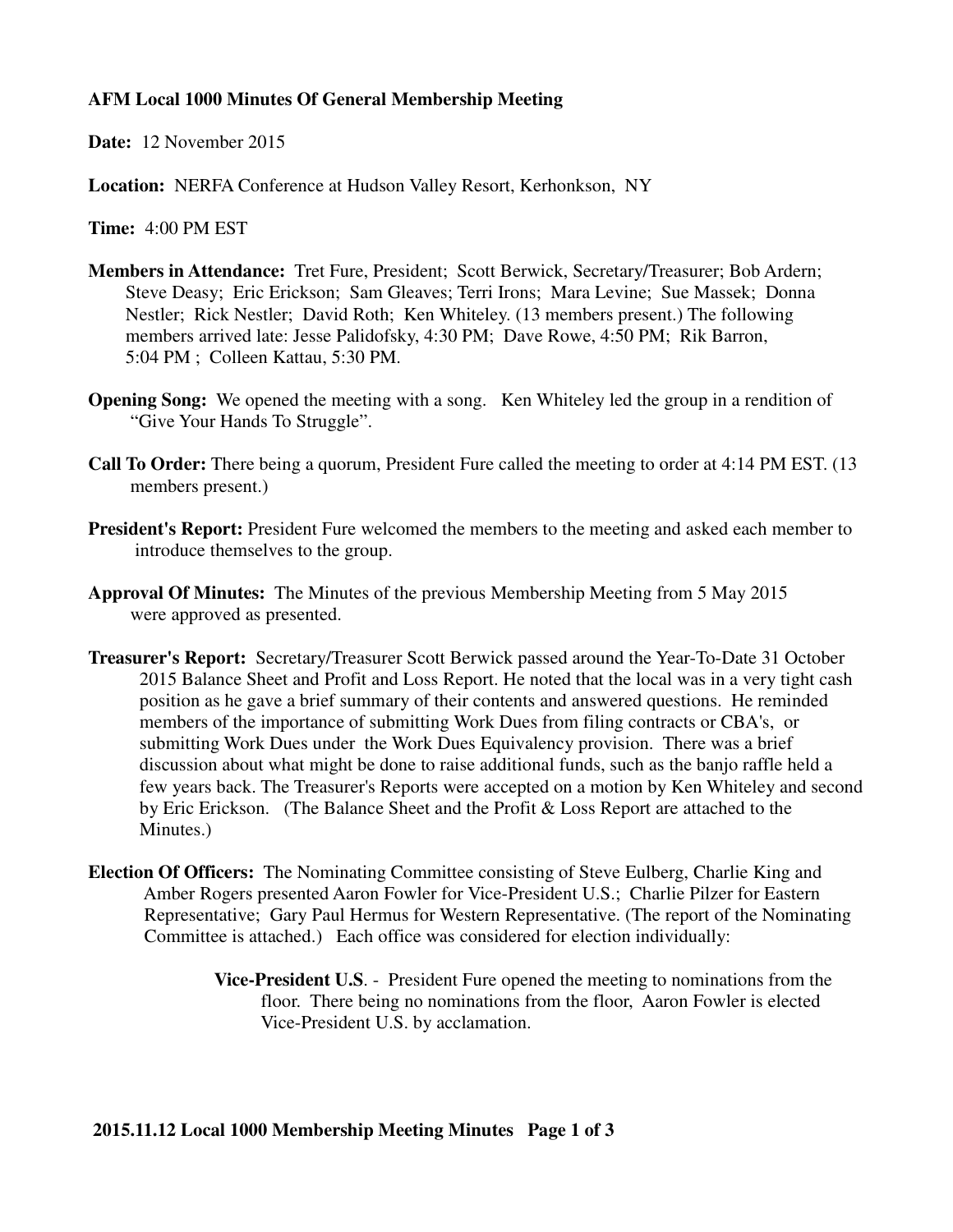- **Eastern Representative** President Fure opened the meeting to nominations from the floor. There being no nominations from the floor, Charlie Pilzer is elected Eastern Representative by acclamation.
- **Western Representative** President Fure opened the meeting to nominations from the floor. There being no nominations from the floor, Gary Paul Hermus is elected Western Representative by acclamation.
- **Election Of Delegates To AFM Convention:** The AFM will hold its convention in Las Vegas in June of 2016. Local 1000 being 503 members strong is entitled to send three delegates elected by their membership. At this point Secretary/Treasurer Berwick took over as Chair of the Meeting. The Nominating Committee consisting of Steve Eulberg, Charlie King and Amber Rogers presented Tret Fure, President; Eve Goldberg, Vice-President Canada; and John O'Connor as candidates to be delegates to the AFM Convention. (The report of the Nominating Committee for Delegates is attached.) The report of the Nominating Committee for Delegates was accepted on a motion by Steve Deasy and second by Donna Nestler. Secretary/Treasurer Berwick opened the meeting to nominations from the floor. There were no nominations from the floor. Bob Ardern made a motion to close nominations and proceed with the election of Tret Fure, Eve Goldberg, and John O'Connor as delegates to the 2016 AFM Convention. Jesse Palidofsky seconded the motion. Secret ballots were collected from the 15 members present and tallied by the Secretary/Treasurer as follows: Tret Fure 15 For, 0 Against; Eve Goldberg 15 For, 0 Against; John O'Connor 15 For, 0 Against. The nominated delegates were duly elected.

President Fure resumed the role of Chair of the Meeting.

- **By-Laws Change Discussion:** Charlie Pilzer has been working on some proposed By-Laws changes related to the election of officers to the Local 1000 Executive Board. The present structure calls for a President, a Secretary/Treasurer, a Vice-president U.S., a Vice-president Canada, an Eastern (U.S.) Representative, a Midwestern (U.S.) Representative, and a Western (U.S.) Representative. One proposed change would be to make the Representatives "At-Large" rather than Regional, and to charge the Nominating Committee to select candidates with regard to the diversity of our membership and the geographic distribution of our membership to strike an appropriate balance to Local 1000's Executive Board. As proposed by Terri Irons, the sense of the discussion was that we should retain the three Regional categories for the Represntatives, but that the regions should be expanded to make Canadian members eligible for election. This move recognizes that nearly one-third of our members are Canadian. Any changes to the By-Laws would be phased in as elected terms expire. The plan is to submit By-Laws Changes for a vote at the Membership Meeting at Folk Alliance in Kansas City, MO, on 17 February 2016.
- **Canadian Report:** Bob Ardern presented the Canadian Report on behalf of Eve Goldberg. The biggest issue right now is the excessive delays that Canadian Artists are experiencing with P2 Visas to the U.S. that are now over 90 days. On the issue of currency exchange rates between U.S. and Canada, Terri Irons suggested that Local 1000 consider using TD Bank, citing her good experiences working with TD Bank. (Canadian Report is attached.)

#### **2015.11.12 Local 1000 Membership Meeting Minutes Page 2 of 3**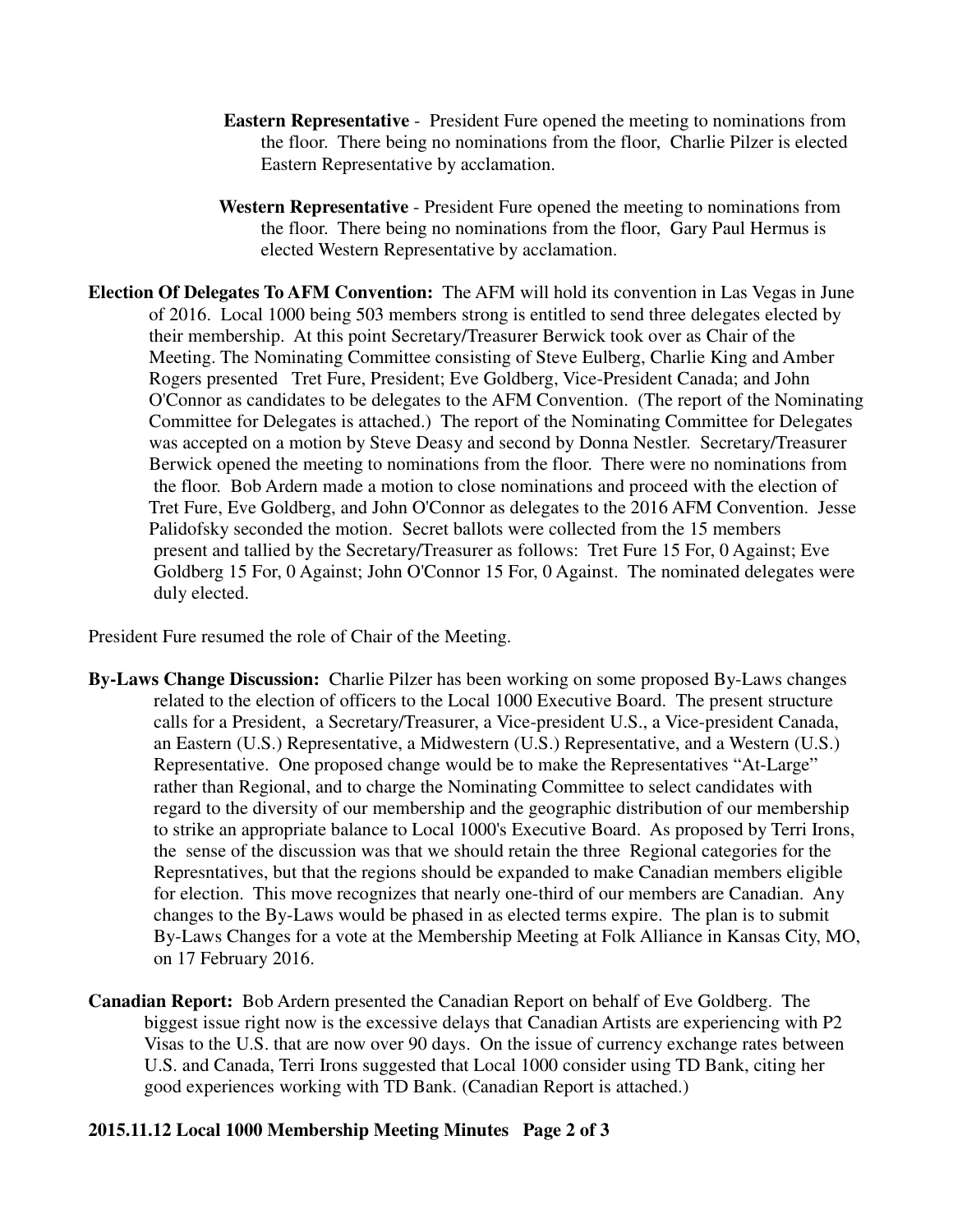- **Membership Services:** The "Virtual Union Hall" online (also "on phone") workshops have had good participation and show excellent promise as a way for Local 1000 to reach out to our geographically dispersed membership.
- **Member Gathering:** Linda Tillery has confirmed that she will be a mentor for the Member Gathering at the Ashokan Center, Olivebridge, NY, May 2, 3, 4, 2016.
- **Fair Trade Music:** Tret Fure, President reported that 2 more venues had joined our Fair Trade Music program.
- **New Business:** Mara Levine gave a brief report on how a number of Local 1000 members were doing on the top folk playlists.
- **Closing Song:** Colleen Kattau led us in song to close the meeting with "Justice, Peace & Mental Health".
- **Adjournment:** The meeting was adjourned at 5:40 PM EST on motion by Terri Irons and second by David Roth.

Respectively submitted,

Scott Berwick, Secretary/Treasurer

Attachments: Treasurer's Reports - Balance Sheet 31 October 2015 Profit & Loss YTD 31 October 2015 Nominating Committee Report for Officers Nominating Committee Report for Delegates to AFM Convention Canadian V-P Report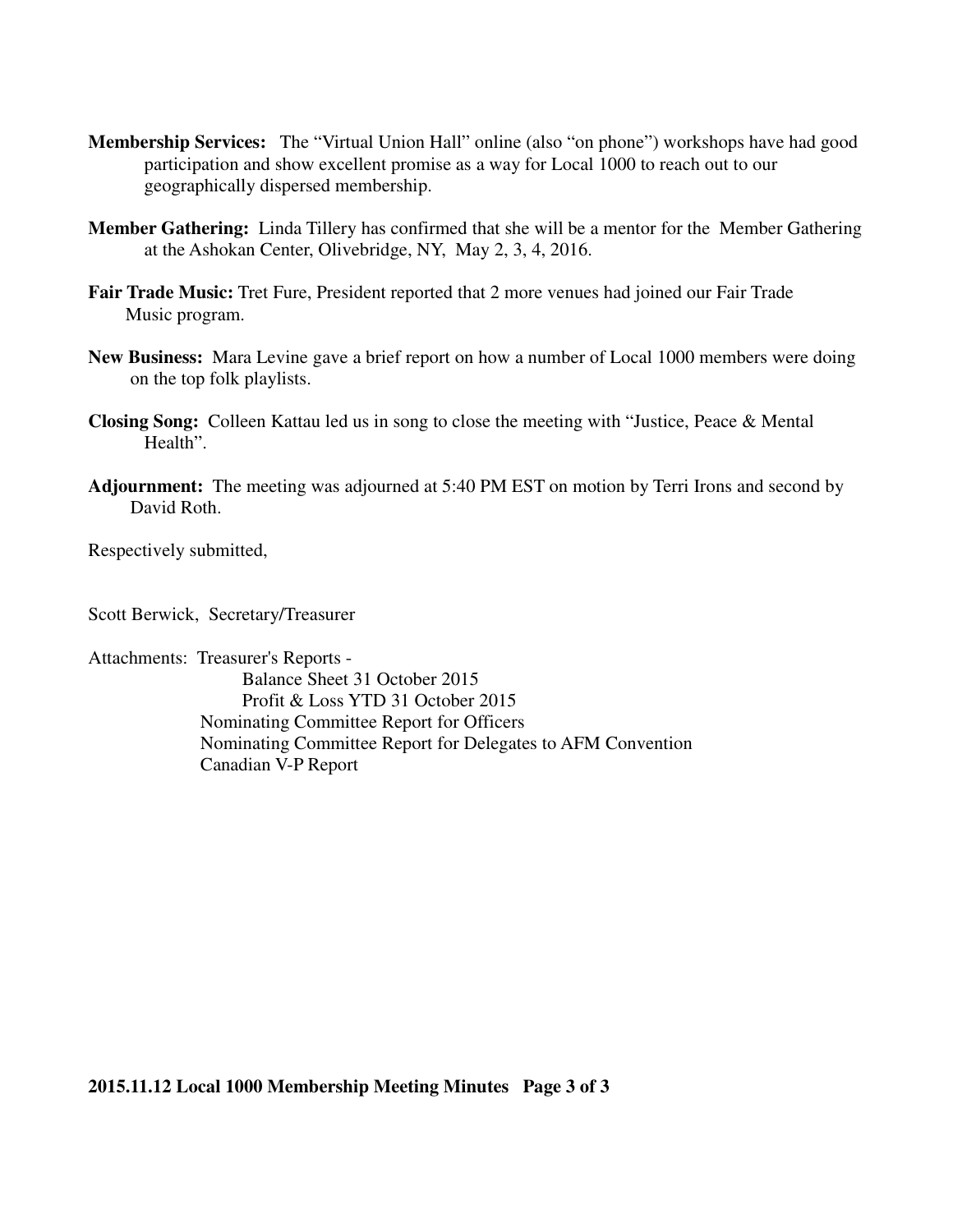On Jul 14, 2015, at 2:19 AM, Steve Eulberg <seulberg@gmail.com> wrote:

Here is the Nominating Committee Report for November 2015 Elections:

We need to elect:

1) a **Vice President (USA)**. **Aaron Fowler** is nominated to run for that seat in November. Term: Jan 2016-Dec 2018

[If he is elected, that vacates his **Midwest** Representative slot with two years left in that term: Jan 2015-Dec 2017]

2) The **Eastern** Rep position: I have heard conversation from Tret and Scott Berwick that **Charlie Pilzer** may be willing to stand for re-election, but I haven't heard that directly from Charlie. Term: Jan 2016-Dec 2018

3) The **Western** Rep position: Current Rep, Daniel Boling has suggested **Gary Paul Hermus**, a member in Santa Fe who has been very active in FA events, someone he says is a roll-up your sleeves and get results kind of person. I've just heard back from him that **Gary is willing** to stand for election.

Term: Jan 2016-Dec 2018

With the vacancy of the Midwest slot, I have heard that **Amber Rogers** is willing to serve, if appointed to fill the vacancy. Because that would happen after the election of the Vice President, it doesn't affect her status on this committee which serves a serve and advisory function.

A second issue that has been mentioned:

The issue of changing the bylaws to permit Canadians from the corresponding geographical regions is separate from this election and would only affect elections that take place after this one in November. This should be referred to the **Bylaws Committee.**

Thanks,

Steve Eulberg

Chair, Nominating Committee, Local 1000 AFM with Charlie King & Amber Rogers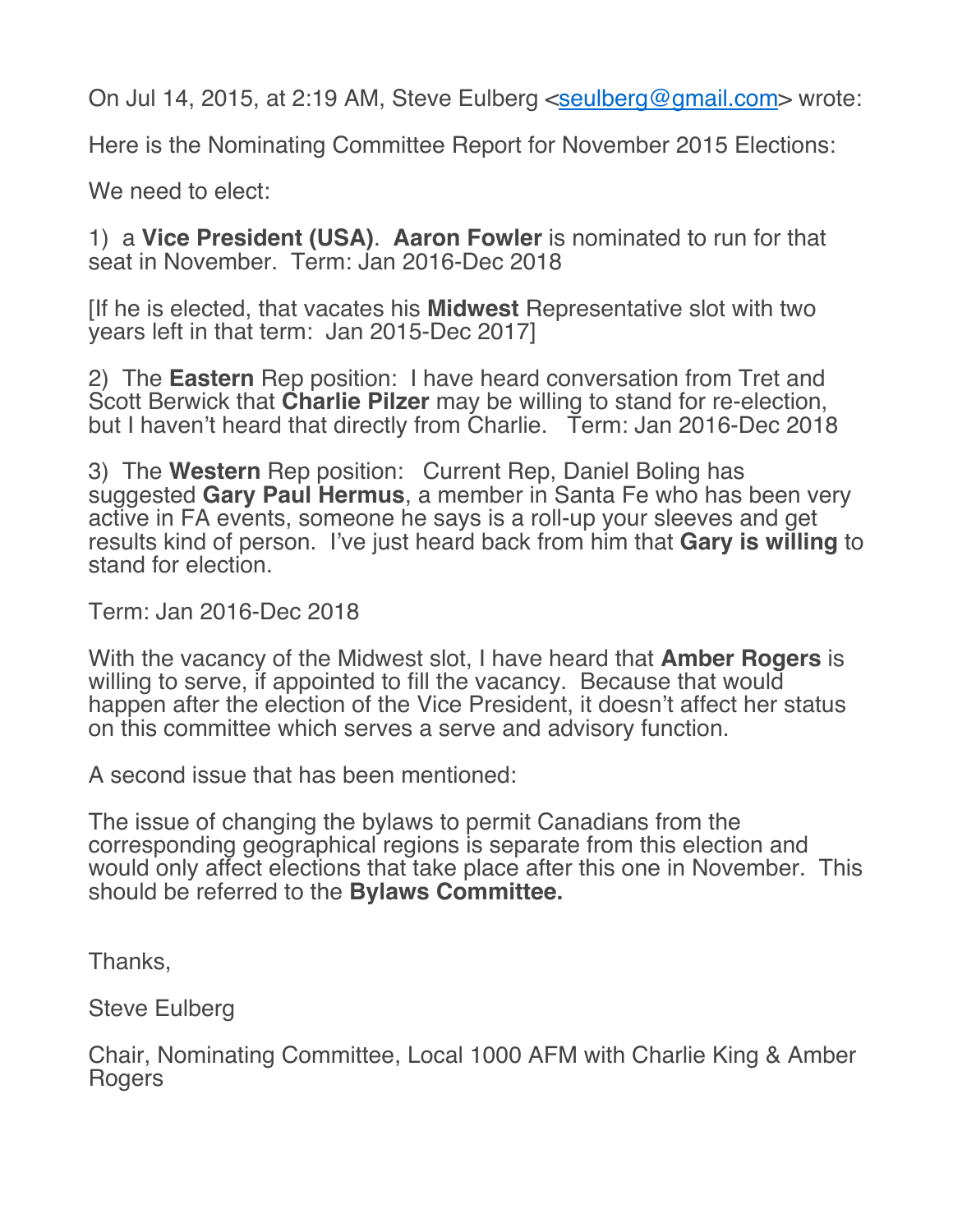# **Nominations Report for Federation 2016**

From: **Steve Eulberg** (seulberg@gmail.com)

Sent: Tue 11/03/15 10:26 AM

To: Albert Berwick (ascottberwick@hotmail.com)

Cc: Charlie King (VaguelyRem@aol.com); Amber Rogers (booking@s-e-a-folkgrass.com)

Hi Scott,

Here is the Nominations Report for Delegates to the Federation Gathering 2016. (9/16/15)

Although our Bylaws select our President and Secretary-Treasurer to be our first two delegates, the AFM stipulates that we elect all the Delegates to represent our Local. By virtue of the size of our membership, we are entitled (3) three delegates.

Here is the slate we are presenting to the Membership Meeting in NERFA in November:

Tret Fure (President) Eve Goldberg John O'Connor

Submitted by Steve Eulberg, Nominations Committee Chair

*"smile-inducing, toe-tapping folkgrass"*

Support the creation of new art with my Patreon Campaign: [www.patreon.com/steveeulberg](http://www.patreon.com/steveeulberg)

[www.steveeulberg.com](http://www.steveeulberg.com/) [www.owlmountainmusic.com](http://www.owlmountainmusic.com/)

*"like Jimmy Buffett in Appalachia"*

**Learn to Play Music!** [www.dulcimercrossing.com](http://www.dulcimercrossing.com/) [www.jamplay.com](http://www.jamplay.com/) [www.mytalentforge.com](http://www.mytalentforge.com/) [www.peninsulamusictogether.com](http://www.peninsulamusictogether.com/)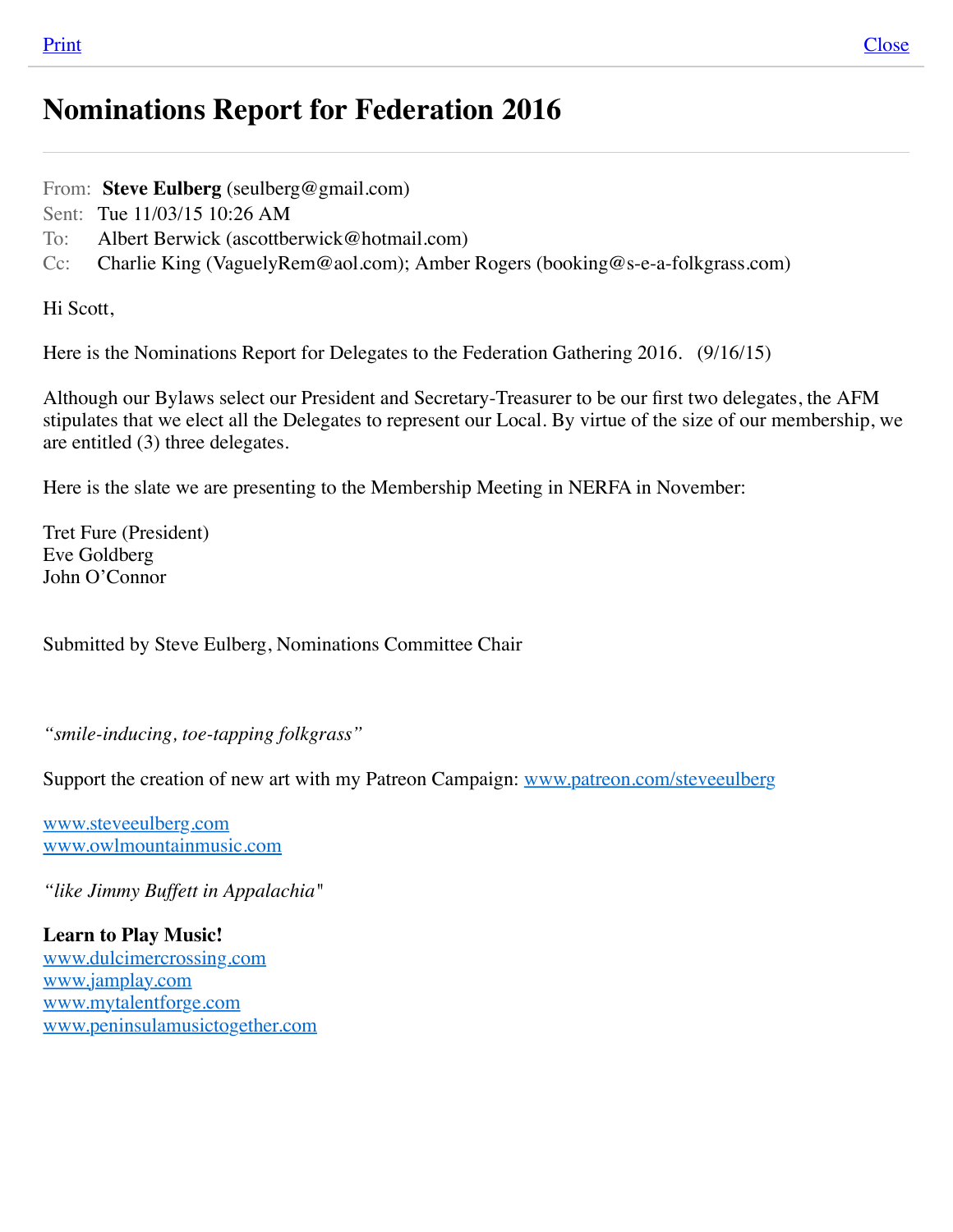# **Local 1000 Canadian VP Report November 11, 2015**

## **Canadian Conference**

- Local 1000 has been working on being granted membership in the Canadian Conference of the AFM. This is the conference of the AFM made up of the geographic locals across Canada.
- In June 2015 we asked to become members and indicated we would like to attend the annual meeting of the Canadian Conference in August. We said if the timeline was too short to approve membership in time for the meeting, we would be happy to come as guests/observers. It is common practice for the various conferences of the AFM and CFM to visit each other's conferences, and usually guests are welcomed with open arms. Unfortunately our request was denied.
- When we asked why, we were not given a reason but we were told that the Canadian Conference would entertain a request for us to attend as guests/observers at the 2016 conference.
- The E-Board agreed we should once again request to be granted membership in the Conference, and we have sent another letter with that request.
- There is some historical mistrust and suspicion of Local 1000 that we are working to change, and we hope by taking this tact we can overcome some misinformation and misunderstandings and be able to work together to improve things for our Canadian members, and for musicians in Canada in general.

#### **Canadian Committee**

We have a Canadian Committee that is in touch around issues of importance to Canadian members: Cathy Miller (BC), John Wort Hannam (AB), Eve Goldberg (Canadian VP, Toronto), Ken Whiteley (Former Canadian VP, Toronto), Bob Ardern (NS).

# **P2 Visas and Border Crossing for Canadians**

- Much of my time over the last few months has been dealing with a sudden slowdown in the approval of P2 visas for Canadian members who have booked tours in the US. Over the summer and into this fall, we saw approval times for applications go from 45 days up to somewhere between  $75$  and  $90$ days. This has created terrible situations for some of our members who have had to cancel gigs or entire tours. I have been helping individual members as best as I can (although there is not much in practical terms that we can do).
- I am in close contact with Liana White, Executive Director of the Canadian Federation of Musicians, who has gone above and beyond the call of duty in assisting our members (as has the entire CFM staff).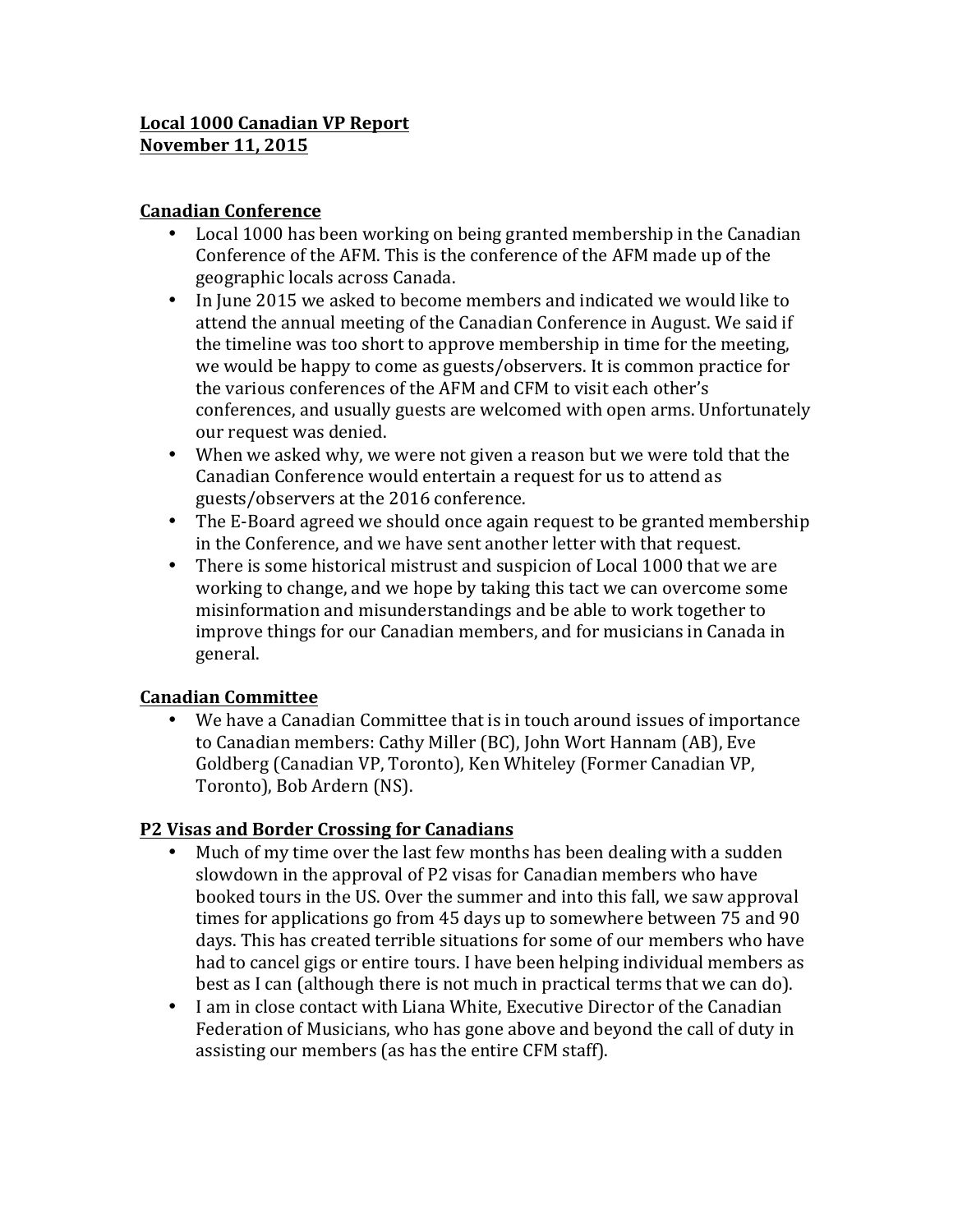- Local 1000 sponsored a "Cyber Union Hall" on crossing the border that Liana attended, and I was also part of a webinar organized by Folk Music Canada last week.
- I have been in conversations with Tamara Kater from Folk Music Canada, and a representative from Folk Alliance about developing materials to help people through this particular blip (Folk Music Canada is at NERFA and has some materials available for artists and venues). In the long term we are looking at collaborating with these organizations to create some good solid "how to" information that we can easily circulate to our members. Our current recommendation if you are going to apply for a P2 visa is to get your application in 100 days before the first gig, if at all possible.

# **"Harperman" Campaign**

Local 1000 wrote a letter of solidarity to the public service union representing Tony Turner, a Canadian musician who was suspended from his job at Environment Canada for singing and making a video of his song "Harperman." This was a big issue in the recent Canadian election, and Tony has been a mainstay of the Ottawa folk music scene for many years. He is not a member of Local 1000 (but maybe he will be someday!).

### **Folk Music Ontario Conference**

• We had a successful Local 1000 get-together on Thursday night of the Folk Music Ontario Conference in October. We probably had about 15 – 20 people attend, including Cathy Lee and Fatima Gueye from the Canadian Federation of Musicians office.

# **Canadian Exchange Rate**

We are discussing how to handle the Canadian/US dollar exchange rate, which is hurting Canadian members quite a bit right now since all dues and fees are paid in U.S. dollars and the Canadian dollar has dropped in value quite a bit over the last year. Unfortunately, our expenses as a Local are also all in U.S. dollars, and they don't go down, so we haven't figured out if there is anything we can do, but we are aware of the situation.

Sorry I can't be with you all this weekend!

Eve Goldberg Canadian Vice President Local  $1000$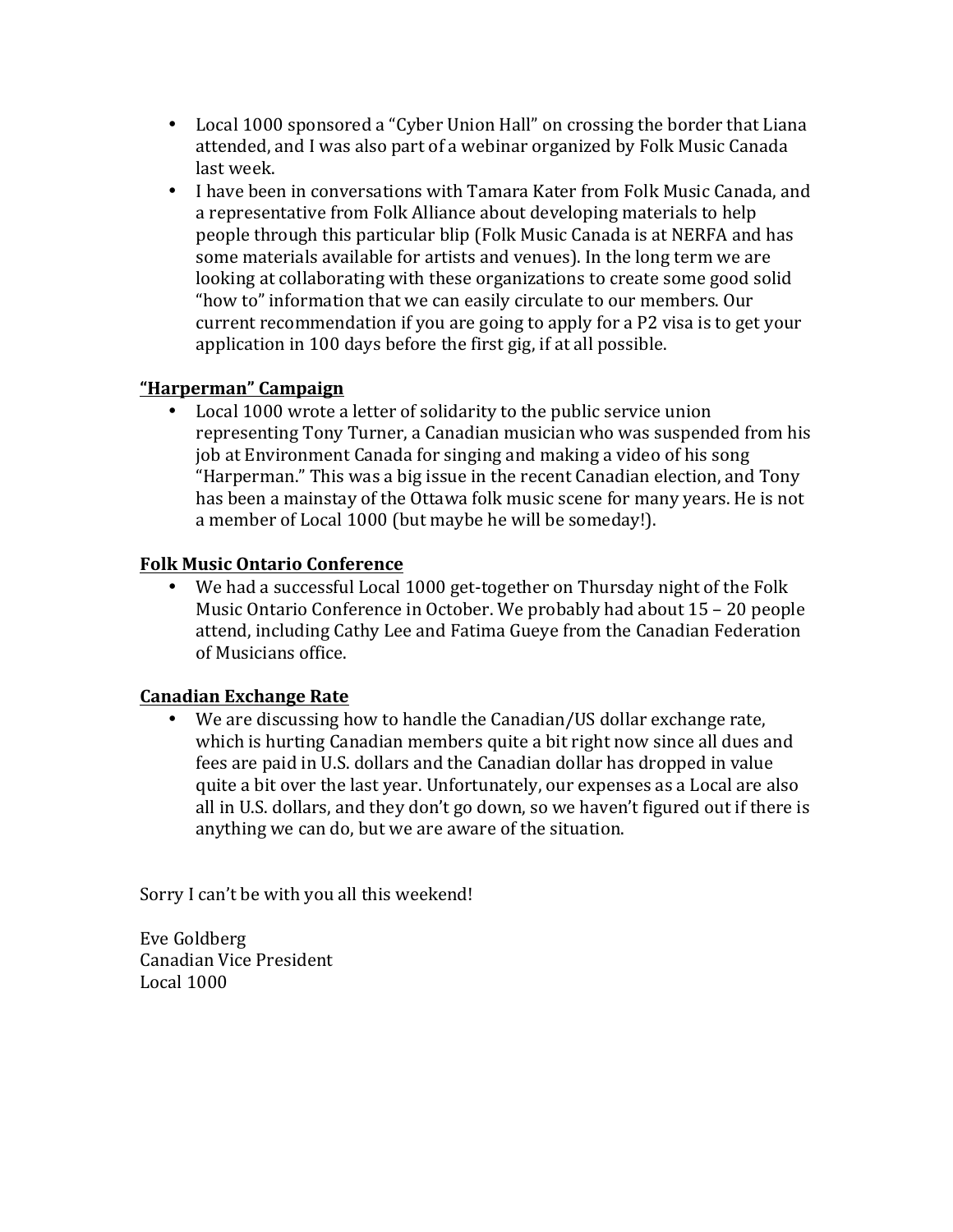# **3:01 PM Local 1000 11/11/15 Balance Sheet Prev Year Comparison**

**Accrual Basis As of October 31, 2015**

|                                                                | Oct 31, 15    | Oct 31, 14       | \$ Change            | % Change             |
|----------------------------------------------------------------|---------------|------------------|----------------------|----------------------|
| <b>ASSETS</b>                                                  |               |                  |                      |                      |
| <b>Current Assets</b>                                          |               |                  |                      |                      |
| <b>Checking/Savings</b>                                        |               |                  |                      |                      |
| 1000 · Cash<br>1010 - Amalgamated Bank - primary               | 409.07        | 2,648.29         | $-2,239.22$          | $-84.6%$             |
| 1011 - Actors Federal Credit Union                             | 100.00        | 0.00             | 100.00               | 100.0%               |
| 1015 Amalgamated Savings ERF                                   | 1,081.45      | 2,680.17         | $-1,598.72$          | $-59.7%$             |
| 1020 · Greenfield Savings                                      | 929.83        | 1,645.83         | $-716.00$            | $-43.5%$             |
| 1025 · Petty Cash                                              | 300.00        | 300.00           | 0.00                 | 0.0%                 |
| Total 1000 · Cash                                              | 2,820.35      | 7,274.29         | $-4,453.94$          | $-61.2\%$            |
| <b>Total Checking/Savings</b>                                  | 2,820.35      | 7,274.29         | $-4,453.94$          | $-61.2\%$            |
| <b>Accounts Receivable</b>                                     |               |                  |                      |                      |
| 3400 Accounts Receivable                                       | 10,281.57     | 10,039.06        | 242.51               | 2.4%                 |
| <b>Total Accounts Receivable</b>                               | 10,281.57     | 10,039.06        | 242.51               | 2.4%                 |
| <b>Other Current Assets</b>                                    |               |                  |                      |                      |
| 1900 - Undeposited Funds                                       | 344.00        | 1,641.44         | $-1,297.44$          | $-79.0%$             |
| <b>Total Other Current Assets</b>                              | 344.00        | 1,641.44         | $-1,297.44$          | $-79.0%$             |
| <b>Total Current Assets</b>                                    | 13,445.92     | 18,954.79        | $-5,508.87$          | $-29.1%$             |
| <b>Other Assets</b>                                            |               |                  |                      |                      |
| 3000 Other Assets<br>3410 · Loans Receivable                   | 9.031.00      | 0.00             | 9,031.00             | 100.0%               |
| Total 3000 - Other Assets                                      | 9,031.00      | 0.00             | 9,031.00             | 100.0%               |
| <b>Total Other Assets</b>                                      | 9,031.00      | 0.00             | 9,031.00             | 100.0%               |
| TOTAL ASSETS                                                   | 22,476.92     | 18,954.79        | 3,522.13             | 18.6%                |
| <b>LIABILITIES &amp; EQUITY</b>                                |               |                  |                      |                      |
| Liabilities                                                    |               |                  |                      |                      |
| <b>Current Liabilities</b>                                     |               |                  |                      |                      |
| <b>Accounts Payable</b>                                        | 2,009.73      | 0.00             |                      |                      |
| 3550 Accounts Payable                                          |               |                  | 2,009.73             | 100.0%               |
| <b>Total Accounts Payable</b>                                  | 2,009.73      | 0.00             | 2,009.73             | 100.0%               |
| <b>Other Current Liabilities</b>                               |               |                  |                      |                      |
| 3500 Other Liabilities                                         |               |                  |                      |                      |
| 3515 · TEMPO-AFM Legislative Actn Fnd<br>3520 · ERF - tracking | 43.00<br>0.00 | 5.00<br>6,926.20 | 38.00<br>$-6,926.20$ | 760.0%<br>$-100.0\%$ |
| 3525 · Member Overpayments                                     | 0.00          | 45.00            | $-45.00$             | $-100.0\%$           |
| 3530 - Payroll Liabilities                                     | 684.45        | 1,671.77         | -987.32              | $-59.1%$             |
| 3535 Goe Hill Ed. Fund Tracking Acct                           | 0.00          | 37.00            | -37.00               | $-100.0\%$           |
| Total 3500 · Other Liabilities                                 | 727.45        | 8,684.97         | $-7,957.52$          | $-91.6%$             |
| <b>Total Other Current Liabilities</b>                         | 727.45        | 8,684.97         | $-7,957.52$          | $-91.6%$             |
|                                                                |               | 8,684.97         |                      | $-68.5%$             |
| <b>Total Current Liabilities</b>                               | 2,737.18      |                  | -5,947.79            |                      |
| <b>Total Liabilities</b>                                       | 2,737.18      | 8,684.97         | -5,947.79            | $-68.5%$             |
| Equity<br>4005 · Retained Earnings                             | 20,562.00     | 11,652.59        | 8,909.41             | 76.5%                |
| <b>Net Income</b>                                              | $-822.26$     | $-1,382.77$      | 560.51               | 40.5%                |
| <b>Total Equity</b>                                            | 19,739.74     | 10,269.82        | 9,469.92             | 92.2%                |
| <b>TOTAL LIABILITIES &amp; EQUITY</b>                          | 22,476.92     | 18,954.79        | 3,522.13             | 18.6%                |
|                                                                |               |                  |                      |                      |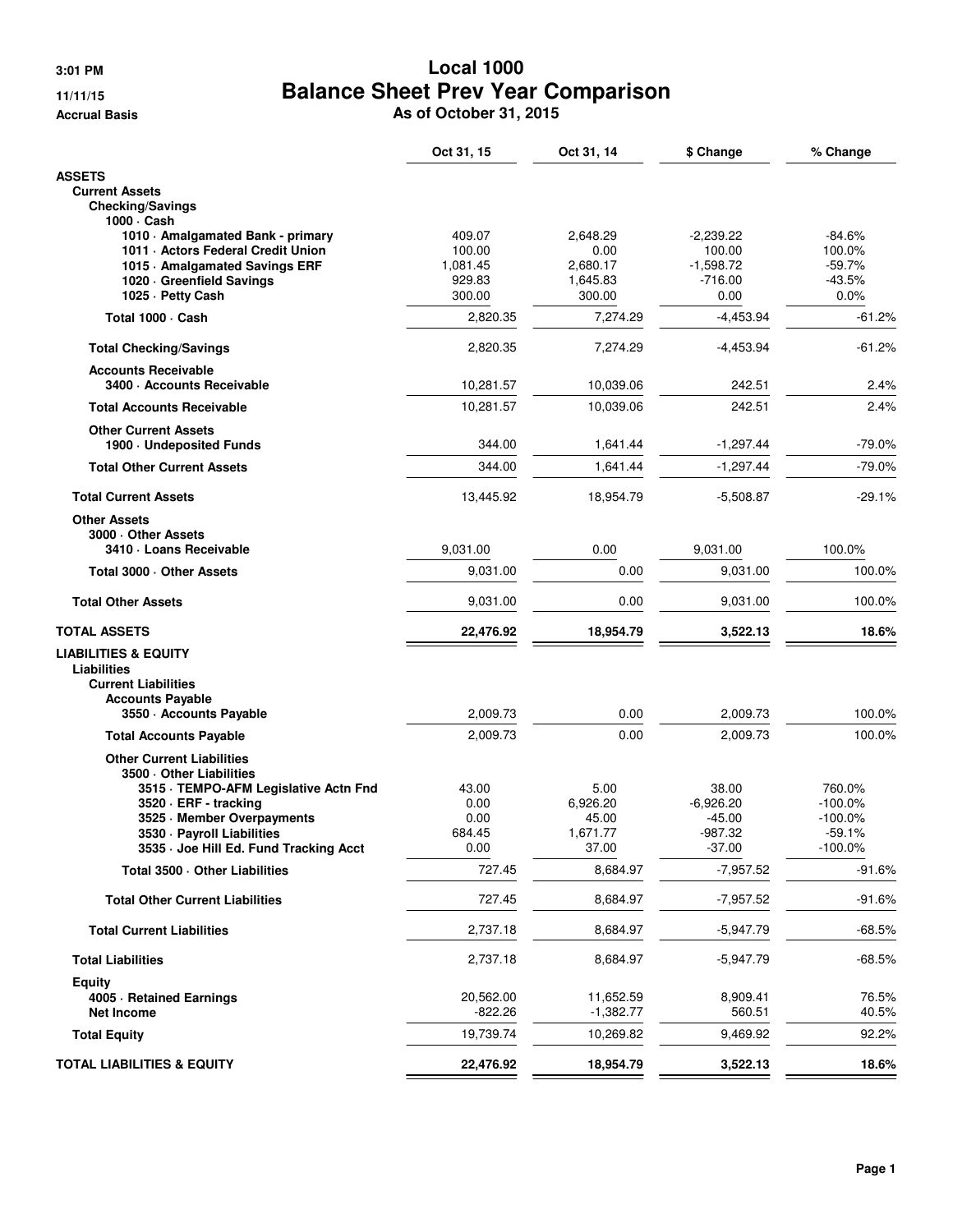#### **2:58 PM Local 1000 11/11/15 Profit & Loss Prev Year Comparison**

**Accrual Basis January through October 2015**

|                                                                  | Jan - Oct 15          | <b>Jan - Oct 14</b>   | \$ Change                | % Change               |
|------------------------------------------------------------------|-----------------------|-----------------------|--------------------------|------------------------|
| Ordinary Income/Expense                                          |                       |                       |                          |                        |
| Income                                                           |                       |                       |                          |                        |
| 5000 Membership Dues & Assesmnt<br>5010 - Annual Dues            | 68,023.13             | 56,254.96             | 11,768.17                | 20.9%                  |
| 5015 Canadian Dues                                               | 41.73                 | 0.00                  | 41.73                    | 100.0%                 |
| 5020 · Quarterly Dues                                            | 14,922.50             | 16,301.00             | $-1,378.50$              | $-8.5%$                |
| 5025 · Work Dues<br>5030 - Initiation Fee                        | 14,336.77<br>1,670.00 | 21,729.24<br>1,900.00 | $-7,392.47$<br>$-230.00$ | $-34.0%$<br>$-12.1%$   |
| 5035 - Re-Instatement Fees                                       | 175.00                | 440.00                | $-265.00$                | $-60.2%$               |
| 5040 Work Dues Equiv Donation                                    | 1,511.27              | 1,055.92              | 455.35                   | 43.1%                  |
| 5045 - Individual Donations<br>5049 - Deportree Memorial Donate  | 3.13                  | 0.00                  | 3.13                     | 100.0%                 |
| Total 5045 - Individual Donations                                | 3.13                  | 0.00                  | 3.13                     | 100.0%                 |
|                                                                  |                       | 25.00                 |                          | 2.252.0%               |
| 5050 - Joe Hill Educational Fund<br>5055 - ERF contributions     | 588.00<br>762.99      | 0.00                  | 563.00<br>762.99         | 100.0%                 |
| 5060 Member Retreat Reg                                          | 4,610.00              | 4,425.00              | 185.00                   | 4.2%                   |
| Total 5000 · Membership Dues & Assesmnt                          | 106,644.52            | 102,131.12            | 4,513.40                 | 4.4%                   |
| <b>Total Income</b>                                              | 106,644.52            | 102,131.12            | 4,513.40                 | 4.4%                   |
| <b>Gross Profit</b>                                              | 106,644.52            | 102,131.12            | 4,513.40                 | 4.4%                   |
| <b>Expense</b>                                                   |                       |                       |                          |                        |
| 6000 - Payroll and Allowances                                    |                       |                       |                          |                        |
| 6005 - Payroll Expenses<br>6006 · Salaries                       | 30,481.34             | 30,240.47             | 240.87                   | 0.8%                   |
| 6005 - Payroll Expenses - Other                                  | 1,556.00              | 2,404.00              | $-848.00$                | $-35.3%$               |
| Total 6005 · Payroll Expenses                                    | 32,037.34             | 32.644.47             | $-607.13$                | $-1.9%$                |
| Total 6000 - Payroll and Allowances                              | 32,037.34             | 32,644.47             | $-607.13$                | $-1.9%$                |
| 6100 - Payroll Taxes                                             |                       |                       |                          |                        |
| 6105 · Employer Payroll Taxes                                    | 3,158.84              | 3,346.23              | $-187.39$                | $-5.6%$                |
| Total 6100 - Payroll Taxes                                       | 3,158.84              | 3.346.23              | $-187.39$                | $-5.6%$                |
| 6200 · Employee Benefits                                         |                       |                       |                          |                        |
| 6205 · Health<br>6210 · Pension                                  | 0.00<br>3,469.82      | 500.00<br>2,833.96    | $-500.00$<br>635.86      | $-100.0%$<br>22.4%     |
| Total 6200 - Employee Benefits                                   | 3,469.82              | 3,333.96              | 135.86                   | 4.1%                   |
| 6300 · Occupancy                                                 |                       |                       |                          |                        |
| 6305 - Rent                                                      | 5,000.00              | 5,000.00              | 0.00                     | 0.0%                   |
| Total 6300 · Occupancy                                           | 5,000.00              | 5,000.00              | 0.00                     | 0.0%                   |
| 6400 · Telecommunications                                        | 1,178.45              |                       | $-136.00$                | $-10.4%$               |
| 6405 · Telephone                                                 | 1,178.45              | 1,314.45<br>1,314.45  | $-136.00$                | $-10.4%$               |
| Total 6400 - Telecommunications                                  |                       |                       |                          |                        |
| 6500 · Printing<br>6510 Checks and Deposit Slips                 | 97.05                 | 195.95                | $-98.90$                 | $-50.5%$               |
| 6520 Utah Philips Award Plaque                                   | 118.29                | 0.00                  | 118.29                   | 100.0%                 |
| 6525 · Newsletter<br>6340 - Mailing Services                     | 824.50                | 771.15                | 53.35                    | 6.9%                   |
| 6530 · Design Newsletter                                         | 600.00                | 450.00                | 150.00                   | 33.3%                  |
| 6535 - Printing Newsletter                                       | 2,090.00              | 895.00                | 1,195.00                 | 133.5%                 |
| Total 6525 · Newsletter                                          | 3,514.50              | 2.116.15              | 1,398.35                 | 66.1%                  |
| 6570 - Membership Cards                                          | 175.00                | 0.00                  | 175.00                   | 100.0%                 |
| 6580 artwork and proof                                           | 30.00                 | 0.00                  | 30.00                    | 100.0%                 |
| Total 6500 · Printing                                            | 3,934.84              | 2,312.10              | 1,622.74                 | 70.2%                  |
| 6600 · Postage & Shipping                                        | 2,335.38              | 948.43                | 1,386.95                 | 146.2%                 |
| 6605 - Postage<br>6610 · Shipping                                | 148.80                | 27.15                 | 121.65                   | 448.1%                 |
| 6600 · Postage & Shipping - Other                                | 24.00                 | 0.00                  | 24.00                    | 100.0%                 |
| Total 6600 · Postage & Shipping                                  | 2,508.18              | 975.58                | 1,532.60                 | 157.1%                 |
| 6700 Office                                                      |                       |                       |                          |                        |
| 6710 Office Supplies<br>6720 · Bank Charges                      | 436.21                | 371.46                | 64.75                    | 17.4%                  |
| 6725 · Bank Service Charge                                       | $-20.37$              | 45.26                 | $-65.63$                 | $-145.0%$              |
| 6726 - Bank Svc Charge Foreign                                   | 154.00                | 91.71                 | 62.29                    | 67.9%                  |
| 6727 · CAD to USD (exchange rate)<br>6720 · Bank Charges - Other | 147.17<br>20.56       | 74.75<br>0.00         | 72.42<br>20.56           | 96.9%<br>100.0%        |
| Total 6720 · Bank Charges                                        | 301.36                | 211.72                | 89.64                    | 42.3%                  |
| 6730 - Merchant Account Fees                                     | 0.00                  | 86.23                 | $-86.23$                 | $-100.0\%$             |
| 6740 · Paypal fees                                               | 2,382.06              | 1,804.98              | 577.08                   | 32.0%                  |
| 6745 - Stripe fees                                               | 17.22                 | 46.48                 | $-29.26$                 | $-63.0%$               |
| 6750 · Square fees                                               | 12.34                 | 44.84                 | $-32.50$                 | $-72.5%$               |
| 6760 - Credit Card Interest/Fees<br>6770 Dues and Subscriptions  | $-20.06$<br>250.00    | 0.00<br>381.26        | $-20.06$<br>$-131.26$    | $-100.0\%$<br>$-34.4%$ |
| 6780 · Taxes - Sales Tax                                         | 341.01                | 147.87                | 193.14                   | 130.6%                 |
| 6785 · Taxes - Tax Fee                                           | 340.35                | 0.00                  | 340.35                   | 100.0%                 |
| 6795 - Reconciliation Discrepancies                              | 0.00                  | 0.00                  | 0.00                     | 0.0%                   |
| Total 6700 - Office                                              | 4,060.49              | 3,094.84              | 965.65                   | 31.2%                  |